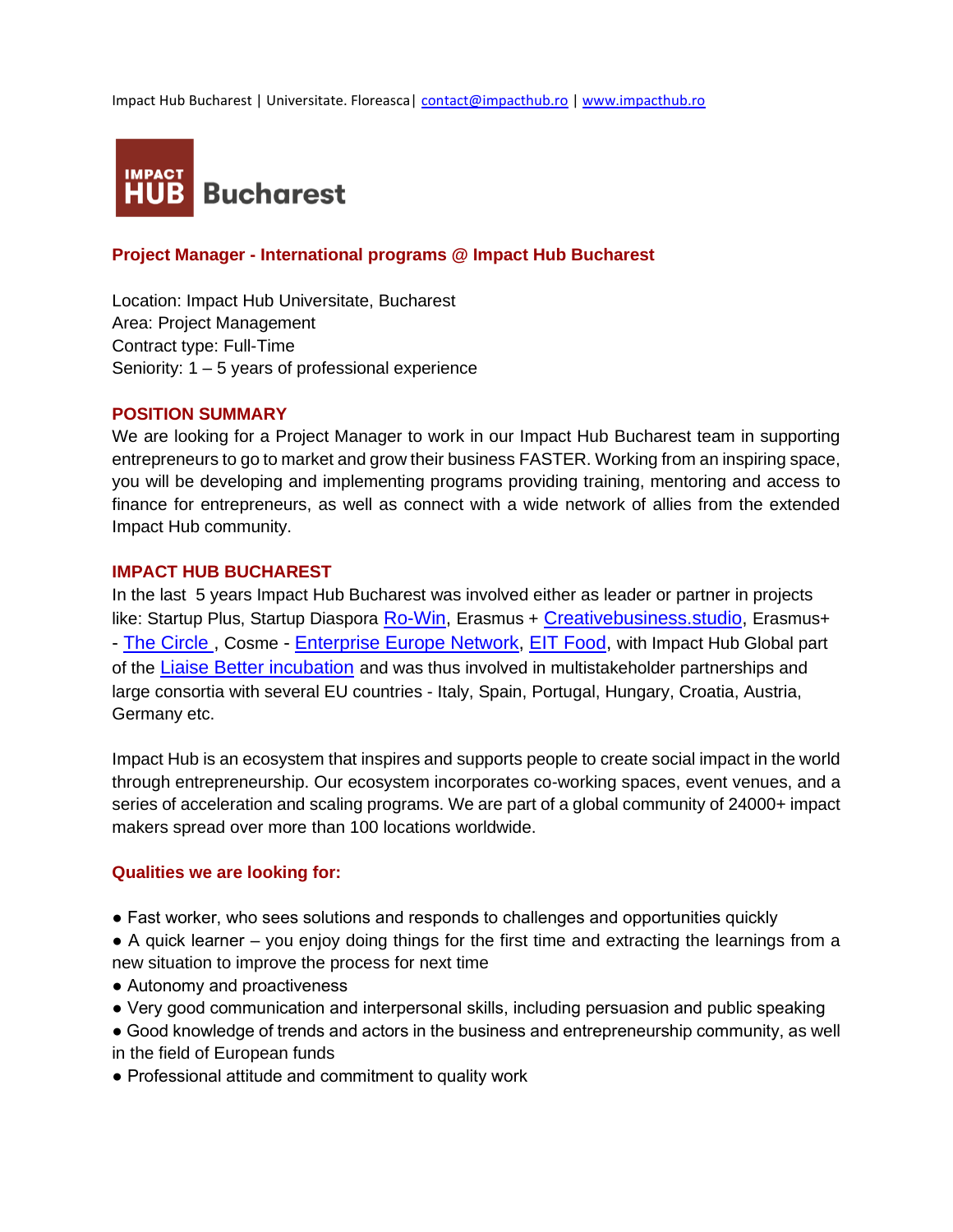Impact Hub Bucharest | Universitate. Floreasca| [contact@impacthub.ro](mailto:contact@impacthub.ro) | www.impacthub.ro

• Impact-driven – you have a passion for social entrepreneurship and innovation and are driven by the idea of making a positive impact in the world.

● A doer – you can easily switch between strategic thinking and execution, taking high-level ideas and turning them into well-organized and easily-understandable documents and materials.

● A problem-solver – you are comfortable making decisions around prioritization and program execution and enjoy figuring out the best way to move things along.

● Fluency in written and spoken English, as you will work in an international context where English is the common language, and you need to also report and facilitate in English. Business English is also important as you need to understand and use the terminology.

## **Your responsibilities**

Working under supervision of the Programs Director who oversees all Impact Hub Bucharest programs, you will:

- Lead and implement together with the local team & regional partners European funded programs under Erasmus, Horizon, Cosme, Easi, POCA, POCU etc
- Plan and implement acceleration & innovation programs in the Impact Hub Bucharest portfolio
- Propose, assist in developing budgets and monitoring implementation of budgets
- Communicate and report to partners and donors
- Research and connect with entrepreneurs and actors in the environment
- Prepare and maintain a variety of records and reports related to assigned programs, including financial reports that summarize and/or outline incoming and outgoing funds.
- Work with the communication team to reach program results in visibility and enrollment
- Facilitate events and program meetings
- Connect with current and alumni entrepreneurs to monitor needs and status

# **Previous experience and requirements - Minimum 3 years of previous experience in:**

• Running EU funded projects & programs (a plus if on business, entrepreneurship and the funding lines mentioned above)

● International Project Management – in order develop and run the program successfully with implementation partners located in different geographical locations with various cultural backgrounds, and to reach the program goals while keeping within in the budget.

- Coordinating teams
- working with and reporting to grant making organizations and corporate partners

● Stakeholder management – to collaborate and communicate in a professional, approachable, and effective manner with a broad range of local and international stakeholders.

- University degree
- experience and ability in working online, using digital tools and across European time zones
- reporting on EU funded projects